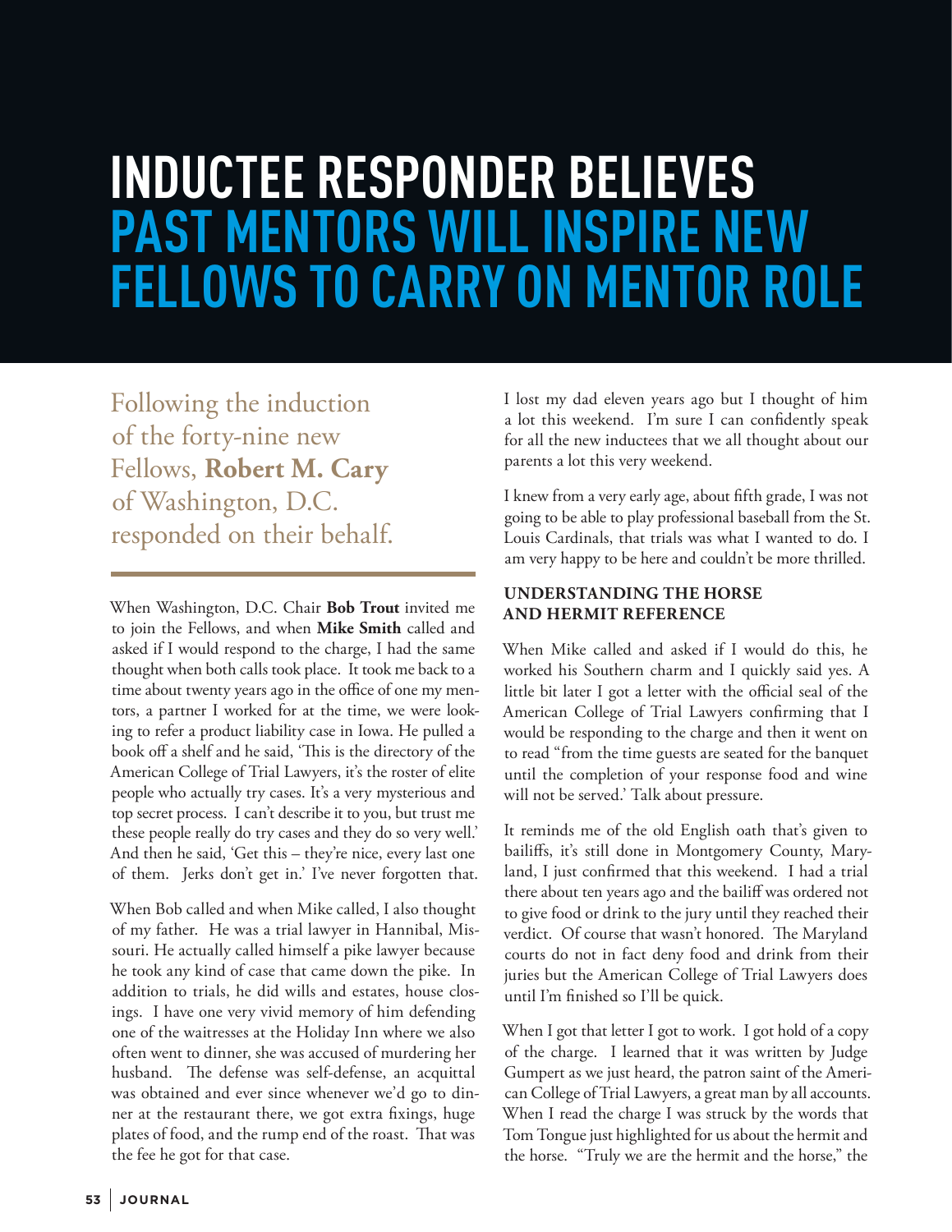

words read. I immediately understood what I thought the horse thing meant. I'm from the Missouri and I thought of the St. Louis Clydesdales and I thought of the expression 'work like a horse.' But the hermit thing threw me for a little bit of a loop. What does that mean? Why do these people call themselves hermits? I thought about it a little bit, I thought about people I had known in the College and they talk about these wonderful trips they went on and meetings to London and Paris and Boca Raton and Maui, about the fine dining, and the opera, and the great lectures, the wine tasting, the golf. And I thought, 'This crowd? Hermits?'

So I went to another mentor of mine who explained the Lord Eldon reference and he said what this hermit thing means is when you're getting ready for trial, and only when you're getting ready for trial, that's when you live like a hermit. You need to cut yourself off from the rest of the world so that you're single-mindedly focused on getting ready for trial. That made sense to me. In fact it reminded me of what this very same mentor told me many times in the past. He would say, 'When we get ready for trial we live like monks.'

#### **MANY MENTORS ALONG THE WAY**

On behalf of the class of 2016 we are pleased to be celebrating with you this evening. As I think about this evening I can't help but to think of the role mentors have played in our careers. Mike Smith wisely, sagely, cautioned me not to mention names but as I stand here right now I can think in my own mind of the many, many mentors who helped me along the way. They mentored me in ways large and small.

One who took the chance of hiring me twenty-six years ago, actually introduced me to my spouse of twentythree years. Many took the time to give me encouragement. When I needed it, some gave me gentle criticism, and others gave me criticism that wasn't so gentle when I needed that. Others set a great example as I worked with them day after day, week after week, month after month, year after year. Some I consider mentors of sorts even though they may not even know who I am.

When I was a Federal District Court clerk I used to love to go and watch trials. I have very fond memories of sitting, taking notes, making observations of lawyers I enjoyed watching most. There were two that stood out in my mind and I learned recently that they are now both Fellows of the College.

In fact a number of lawyers I consider mentors were not Fellows of the College when they were mentoring me but now they are. I don't think that's a coincidence because something about this top secret, mysterious process that we newbies are beginning to understand this weekend must favor those lawyers who take the time to mentor younger lawyers. I know when I speak for all of us when I say we are grateful to you, for the privilege of joining you and for all of our mentors this evening.

### QUIPS & QUOTES

It's a very mysterious and top secret process I can't describe it to you, but trust me these people really do try cases and they do so very well.' And then he said, 'Get this – they're nice, every last one of them. Jerks don't get in.'

*Robert Cary sharing what a mentor told him about the College twenty years ago*

### **FIGHTING THE CYNICISM**

There's one subject I'd like to discuss. I get to travel around the country for my work quite a bit but I make my professional home in Washington, D.C. I think  $\triangleright$